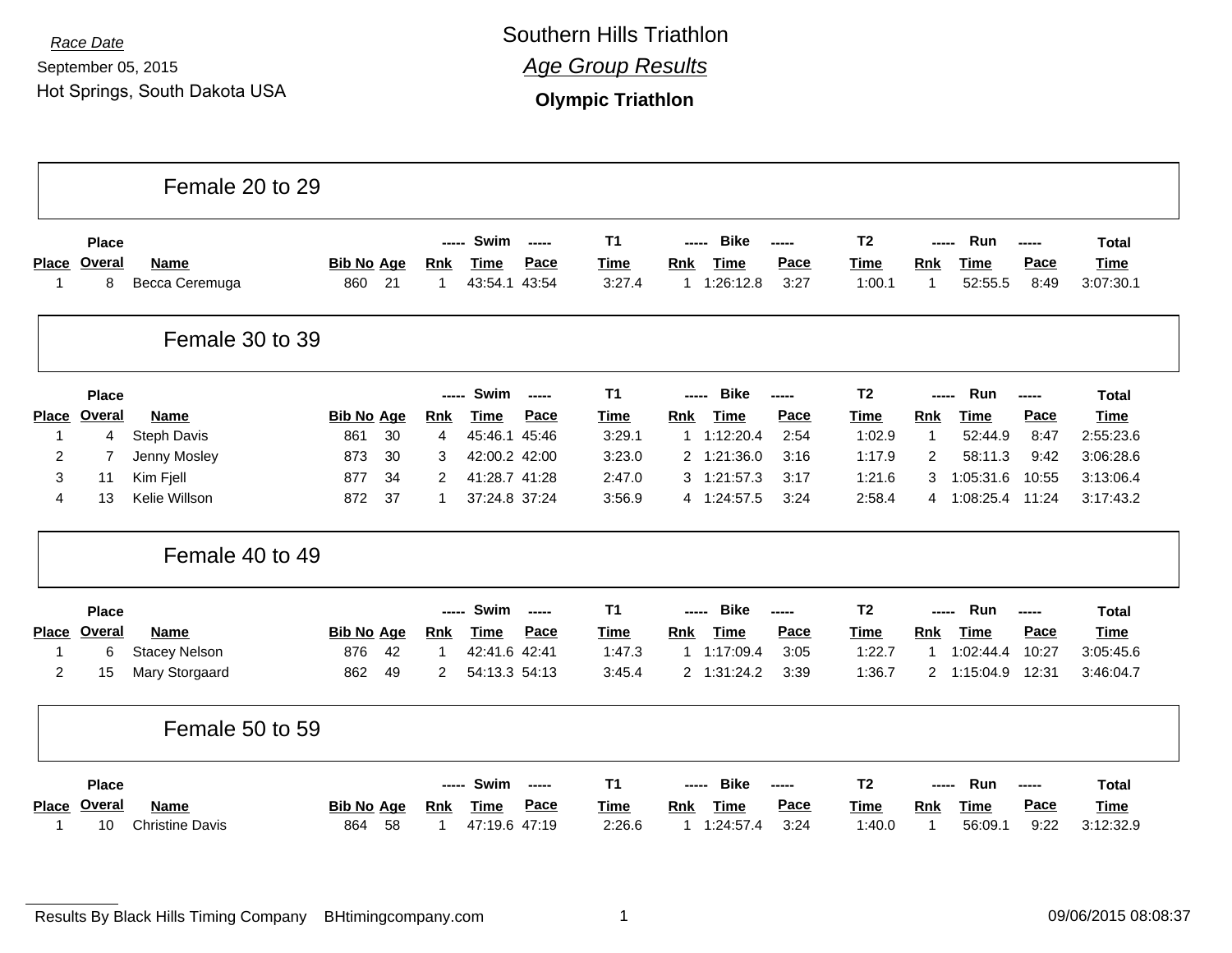**Olympic Triathlon**

|                |                | Male 20 to 29         |                   |    |              |               |               |             |                           |        |                     |                |                     |       |              |
|----------------|----------------|-----------------------|-------------------|----|--------------|---------------|---------------|-------------|---------------------------|--------|---------------------|----------------|---------------------|-------|--------------|
|                | <b>Place</b>   |                       |                   |    | -----        | Swim          | $- - - - -$   | <b>T1</b>   | <b>Bike</b><br>-----      | ------ | T <sub>2</sub>      |                | Run<br>-----        | ----- | <b>Total</b> |
| <b>Place</b>   | <b>Overal</b>  | Name                  | <b>Bib No Age</b> |    | <b>Rnk</b>   | <b>Time</b>   | Pace          | <b>Time</b> | <b>Time</b><br><b>Rnk</b> |        | Pace<br><b>Time</b> | <b>Rnk</b>     | <u>Time</u>         | Pace  | <b>Time</b>  |
| $\mathbf{1}$   | -1             | <b>Brandon Zelfer</b> | 874               | 26 |              | 27:19.5 27:19 |               | 0:42.6      | 1:02:19.7<br>1            |        | 2:30<br>0:26.8      | $\overline{1}$ | 44:52.7             | 7:29  | 2:15:41.5    |
| $\overline{c}$ | 3              | <b>Corey Hayes</b>    | 868               | 29 | 2            | 38:00.1 38:00 |               | 2:40.8      | 2 1:19:46.5               |        | 3:11<br>1:24.4      | $\overline{2}$ | 48:20.9             | 8:03  | 2:50:12.8    |
| 3              | 9              | Nicholas Kluck        | 867               | 28 | 5            | 45:02.3 45:02 |               | 3:15.6      | 1:25:09.7<br>3            |        | 0:51.8<br>3:24      | 3              | 57:44.8             | 9:37  | 3:12:04.4    |
| 4              | 12             | Eric Jones            | 866               | 27 | 4            | 41:08.6 41:08 |               | 4:54.5      | 4 1:27:34.3               |        | 3:30<br>2:42.6      | 4              | 59:30.6             | 9:55  | 3:15:50.7    |
| 5              | 14             | <b>Brett Brune</b>    | 865               | 23 | 3            | 40:27.8 40:27 |               | 3:32.6      | 5 1:29:36.6               |        | 3:35<br>0:43.3      | 5              | 1:23:05.0           | 13:51 | 3:37:25.6    |
|                |                | Male 30 to 39         |                   |    |              |               |               |             |                           |        |                     |                |                     |       |              |
|                | <b>Place</b>   |                       |                   |    |              | Swim          | $\sim$        | T1          | <b>Bike</b><br>-----      | ------ | T <sub>2</sub>      |                | <b>Run</b><br>----- | ----- | <b>Total</b> |
| <b>Place</b>   | <b>Overal</b>  | Name                  | <b>Bib No Age</b> |    | <b>Rnk</b>   | <b>Time</b>   | Pace          | <b>Time</b> | <b>Time</b><br><b>Rnk</b> |        | Pace<br><u>Time</u> | <b>Rnk</b>     | <b>Time</b>         | Pace  | <b>Time</b>  |
| 1              | 16             | <b>Russell Fink</b>   | 869               | 38 | $\mathbf{1}$ | 54:12.7 54:12 |               | 2:45.0      | 1 1:49:41.8               |        | 4:23<br>0:44.3      | 1              | 1:09:17.3           | 11:33 | 3:56:41.2    |
|                |                | Male 40 to 49         |                   |    |              |               |               |             |                           |        |                     |                |                     |       |              |
|                | <b>Place</b>   |                       |                   |    |              | Swim          | $\frac{1}{2}$ | <b>T1</b>   | <b>Bike</b><br>-----      | -----  | T <sub>2</sub>      |                | Run                 | ----- | <b>Total</b> |
| <b>Place</b>   | Overal         | Name                  | <b>Bib No Age</b> |    | <b>Rnk</b>   | <b>Time</b>   | Pace          | <b>Time</b> | <b>Time</b><br><b>Rnk</b> |        | Pace<br><b>Time</b> | <b>Rnk</b>     | <b>Time</b>         | Pace  | <b>Time</b>  |
| -1             | $\overline{2}$ | <b>TJ Loftus</b>      | 875               | 45 | $\mathbf{1}$ | 37:07.8 37:07 |               | 1:00.4      | 1 1:05:52.4               |        | 2:38<br>0:55.4      | -1             | 47:48.7             | 7:58  | 2:32:44.8    |
|                |                | Male 50 to 59         |                   |    |              |               |               |             |                           |        |                     |                |                     |       |              |
|                | <b>Place</b>   |                       |                   |    |              | Swim          | -----         | <b>T1</b>   | <b>Bike</b>               | -----  | T <sub>2</sub>      |                | Run                 | ----- | <b>Total</b> |
| Place          | Overal         | Name                  | <b>Bib No Age</b> |    | Rnk          | <b>Time</b>   | Pace          | <b>Time</b> | <b>Time</b><br>Rnk        |        | Pace<br><u>Time</u> | <b>Rnk</b>     | <b>Time</b>         | Pace  | <b>Time</b>  |
| 1              | 5              | Martin Spahn          | 870               | 55 | 1            | 36:58.3 36:58 |               | 2:48.8      | 1 1:15:31.2               |        | 3:01<br>2:08.6      | -1             | 59:32.6             | 9:55  | 2:56:59.8    |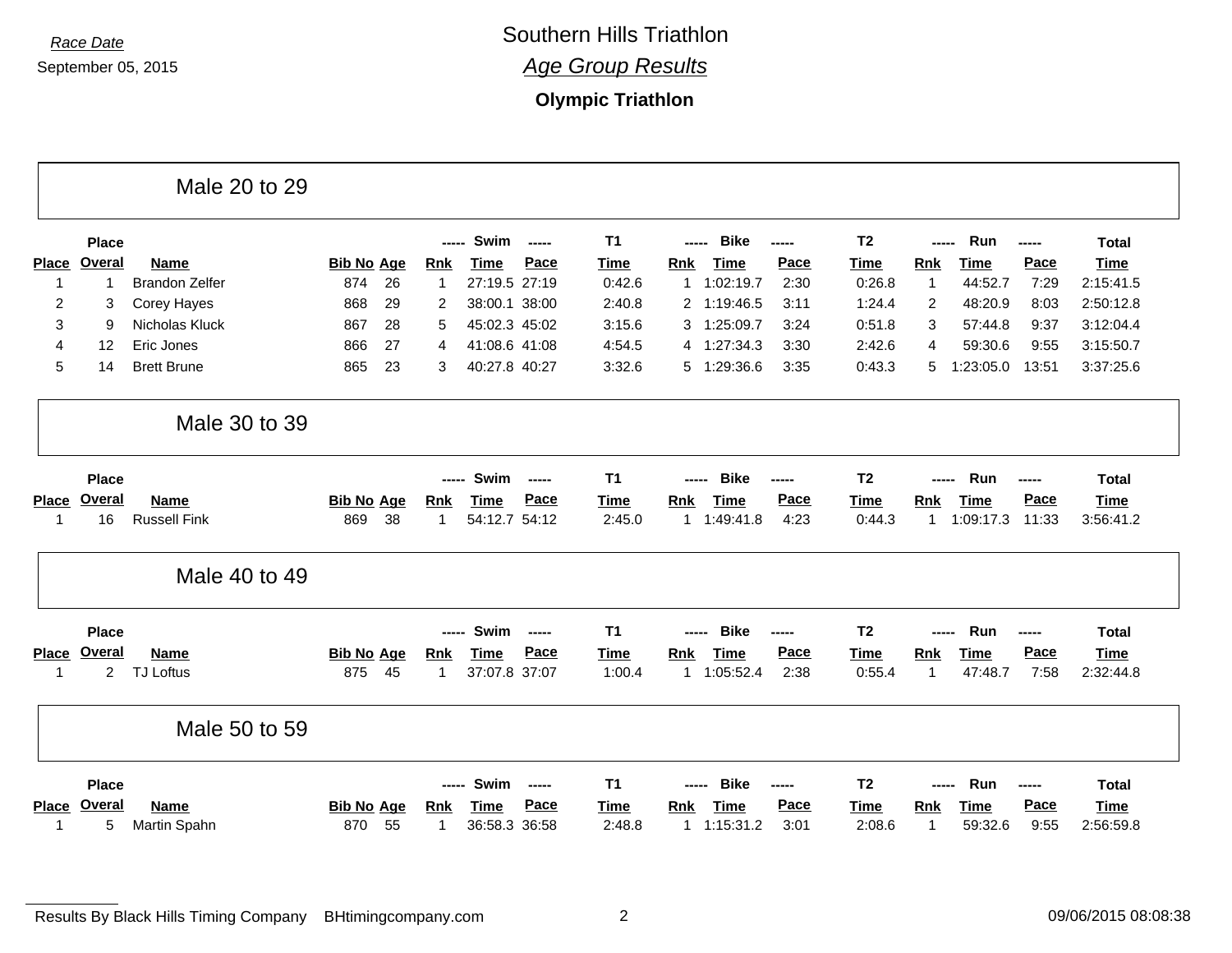#### **Sprint Triathlon**

#### Female 19 and Under

|              | <b>Place</b>   |                |                   |      |            | Swim          | $\begin{array}{ccc} \multicolumn{3}{c}{} & \multicolumn{3}{c}{} & \multicolumn{3}{c}{} & \multicolumn{3}{c}{} & \multicolumn{3}{c}{} & \multicolumn{3}{c}{} & \multicolumn{3}{c}{} & \multicolumn{3}{c}{} & \multicolumn{3}{c}{} & \multicolumn{3}{c}{} & \multicolumn{3}{c}{} & \multicolumn{3}{c}{} & \multicolumn{3}{c}{} & \multicolumn{3}{c}{} & \multicolumn{3}{c}{} & \multicolumn{3}{c}{} & \multicolumn{3}{c}{} & \multicolumn{3}{c}{} & \multicolumn{3}{c}{} & \multicolumn$ | Τ1     | ----- | <b>Bike</b> | -----       | T2     | ----- | Run     | $\frac{1}{2}$ | Total       |
|--------------|----------------|----------------|-------------------|------|------------|---------------|----------------------------------------------------------------------------------------------------------------------------------------------------------------------------------------------------------------------------------------------------------------------------------------------------------------------------------------------------------------------------------------------------------------------------------------------------------------------------------------|--------|-------|-------------|-------------|--------|-------|---------|---------------|-------------|
| <b>Place</b> | Overal         | <b>Name</b>    | <b>Bib No Age</b> |      | <b>Rnk</b> | Time          | Pace                                                                                                                                                                                                                                                                                                                                                                                                                                                                                   | Time   | Rnk   | Time        | <u>Pace</u> | Time   | Rnk   | Time    | Pace          | <b>Time</b> |
|              |                | Katie Christy  | 1846              | -18  |            | 20:36.6 41:12 |                                                                                                                                                                                                                                                                                                                                                                                                                                                                                        | 1:32.9 |       | 42:05.8     | 3:30        | 0:26.0 |       | 24:21.2 | 8:07          | 1:29:02.7   |
|              | 10             | Illianna Shuck | 1847              | -18  |            | 24:42.4 49:24 |                                                                                                                                                                                                                                                                                                                                                                                                                                                                                        | 0:46.1 |       | 40:52.1     | 3:24        | 0:23.0 |       | 24:46.5 | 8:15          | 1:31:30.2   |
|              | 29             | Andrea Johnson | 1802              | - 19 |            | 19:52.8 39:44 |                                                                                                                                                                                                                                                                                                                                                                                                                                                                                        | 1:52.0 |       | 49:31.7     | 4:08        | 0:37.7 | 4     | 34:00.9 | 11:20         | 1:45:55.2   |
| 4            | 5 <sup>′</sup> | Alyssa Franke  | 1801              | -14  |            | 38:11.9 76:22 |                                                                                                                                                                                                                                                                                                                                                                                                                                                                                        | 4:56.6 | 4     | 57:57.9     | 4:50        | 0:49.6 |       | 27:31.3 | 9:10          | 2:09:27.6   |

### Female 20 to 29

|       | <b>Place</b> |                   |            |      | ----- | Swim          | $- - - - -$ | Τ1     | ----- | <b>Bike</b> | ------ | T <sub>2</sub> | ----- | Run     | $\frac{1}{2}$ | Total       |
|-------|--------------|-------------------|------------|------|-------|---------------|-------------|--------|-------|-------------|--------|----------------|-------|---------|---------------|-------------|
| Place | Overal       | <b>Name</b>       | Bib No Age |      | Rnk   | Time          | Pace        | Time   | Rnk   | Time        | Pace   | Time           | Rnk   | Time    | Pace          | <b>Time</b> |
|       | 4            | Tess Byrd         | 1851       | -21  | 3     | 19:18.1 38:36 |             | 1:05.5 | 2     | 40:02.7     | 3:20   | 0:26.0         |       | 22:18.9 | 7:26          | 1:23:11.4   |
| 2     | 6.           | Kate Griffin      | 1848       | -20  | 5.    | 20:25.8 40:50 |             | 1:22.9 |       | 39:47.2     | 3:19   | 0:23.8         | 2     | 24:31.2 | 8:10          | 1:26:30.9   |
| 3     |              | Shenae LaCroix    | 1850       | - 21 | 2     | 18:13.2 36:26 |             | 0:57.7 | 3     | 42:55.4     | 3:35   | 0:27.0         | 3     | 25:08.0 | 8:23          | 1:27:41.4   |
| 4     |              | Amber Frankland   | 1803       | -20  |       | 17:38.9 35:16 |             | 1:19.7 | 4     | 45:21.5     | 3:47   | 0:31.8         | 5.    | 29:52.1 | 9:57          | 1:34:44.1   |
| 5     | 27           | Jamie Seals       | 1804       | - 24 | 6.    | 22:23.6 44:46 |             | 2:09.1 | 6     | 50:35.9     | 4:13   | 1:14.2         | 4     | 28:58.3 | 9:39          | 1:45:21.2   |
| 6     | 38           | Kimberly DeHueck  | 1568       | 29   |       | 24:43.8 49:26 |             | 4:06.4 | 5     | 48:06.0     | 4:01   | 1:20.1         | 6     | 36:14.3 | 12:05         | 1:54:30.7   |
|       | 57           | Rebecca Barron    | 1805       | -24  | 4     | 19:24.6 38:48 |             | 4:28.8 |       | 8 1:10:07.5 | 5:51   | 1:47.3         |       | 43:47.6 | 14:36         | 2:19:35.9   |
| 8     | 58           | Jennifer De Hueck | 1870       | 26   | 8     | 32:54.6 65:48 |             | 4:44.6 |       | 54:51.4     | 4:34   | 1:38.5         | 8     | 46:58.9 | 15:39         | 2:21:08.3   |

### Female 30 to 39

| <b>Place</b>        |                   |            |      | -----      | Swim          | $- - - - -$ | Т1          | ------ | <b>Bike</b> | $\begin{array}{ccc}\n\text{---} & \text{---} & \text{---}\n\end{array}$ | Т2          | ------ | <b>Run</b> | -----       | Total       |
|---------------------|-------------------|------------|------|------------|---------------|-------------|-------------|--------|-------------|-------------------------------------------------------------------------|-------------|--------|------------|-------------|-------------|
| Place <u>Overal</u> | Name              | Bib No Age |      | <b>Rnk</b> | Time          | <u>Pace</u> | <u>Time</u> | Rnk    | <u>Time</u> | <u>Pace</u>                                                             | <u>Time</u> | Rnk    | Time       | <u>Pace</u> | <u>Time</u> |
|                     | <b>Emily Cook</b> | 1810       | - 35 |            | 17:37.5 35:14 |             | 1:05.2      |        | 36:30.5     | 3:03                                                                    | 0:38.3      |        | 23:21.2    | 7:47        | 1:19:13.0   |
|                     | Kristen Dirks     | 1818 33    |      |            | 20:06.8 40:12 |             | 1:07.6      |        | 43:09.0     | 3:36                                                                    | 0:42.1      |        | 26:18.5    | 8:46        | 1:31:24.2   |
| 21                  | Jennifer Powell   | 1852       | - 37 |            | 26:59.3 53:58 |             | 0:00.0      |        | 44:15.0     | 3:4'                                                                    | 1:31.3      |        | 29:04.8    | 9:41        | 1:41:50.5   |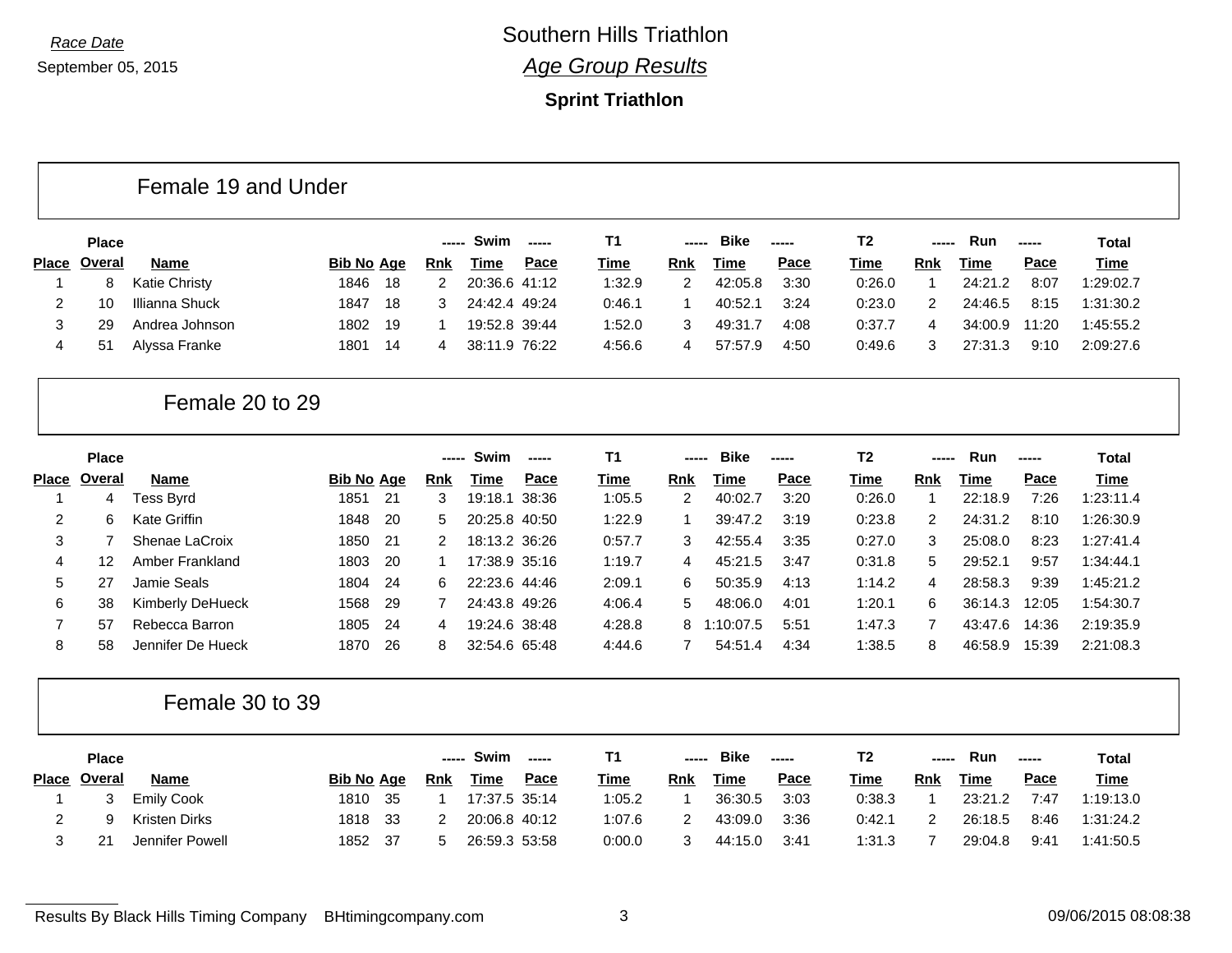**Sprint Triathlon**

|                   |              | טט עט גע האוויט        |                   |      |                 |               |       |                |                 |             |       |                |        |         |       |           |
|-------------------|--------------|------------------------|-------------------|------|-----------------|---------------|-------|----------------|-----------------|-------------|-------|----------------|--------|---------|-------|-----------|
|                   | <b>Place</b> |                        |                   |      | -----           | Swim          |       | T <sub>1</sub> | -----           | <b>Bike</b> | ----- | T <sub>2</sub> | ------ | Run     | ----- | Total     |
| <b>Place</b>      | Overal       | Name                   | <b>Bib No Age</b> |      | <b>Rnk</b>      | Time          | Pace  | Time           | Rnk             | Time        | Pace  | Time           | Rnk    | Time    | Pace  | Time      |
| 4                 | 26           | Sarah Feist            | 1809              | -35  |                 | 27:54.1       | 55:48 | 1:57.4         | 5               | 45:06.1     | 3:46  | 0:39.6         | 6      | 28:56.3 | 9:39  | 1:44:33.7 |
| 5                 | 28           | Melissa Hendricks      | 1811              | -37  | 6               | 27:51.4 55:42 |       | 1:56.6         |                 | 48:22.7     | 4:02  | 0:37.6         | 3      | 26:38.9 | 8:53  | 1:45:27.5 |
| 6                 | 32           | <b>Brittany Neiles</b> | 1806              | -30  | 9               | 28:51.1 57:42 |       | 3:28.4         | 4               | 45:02.9     | 3:45  | 2:13.2         | 4      | 27:51.6 | 9:17  | 1:47:27.5 |
| 7                 | 34           | Kellee Walton          | 1859              | 36   | 12 <sup>°</sup> | 30:38.1 61:16 |       | 5:17.5         | 6               | 45:11.7     | 3:46  | 1:15.3         | 5      | 28:53.1 | 9:38  | 1:51:15.9 |
| 8                 | 36           | Jeanmarie Hilt         | 1857              | -34  | 3               | 24:29.3 48:58 |       | 4:07.3         | 8               | 50:37.2     | 4:13  | 1:59.9         | 9      | 31:02.6 | 10:21 | 1:52:16.6 |
| 9                 | 45           | Jacey Moran            | 1808              | -32  | 8               | 28:03.1 56:06 |       | 3:29.7         | 11              | 57:46.3     | 4:49  | 2:41.0         | 8      | 31:02.1 | 10:21 | 2:03:02.3 |
| 10                | 49           | <b>Fancy Foral</b>     | 1863              | -39  | 13              | 32:54.1 65:48 |       | 4:41.7         | 10              | 54:55.5     | 4:35  | 1:36.1         | 10     | 34:08.8 | 11:23 | 2:08:16.3 |
| 11                | 50           | Randi Norton           | 1842              | - 33 | 4               | 25:01.5 50:02 |       | 3:31.9         | 12 <sup>1</sup> | 1:01:58.7   | 5:10  | 1:12.6         | 11     | 36:58.2 | 12:19 | 2:08:43.1 |
| $12 \overline{ }$ | 53           | Crystal Knobloch       | 1812              | -38  | 10              | 29:01.8 58:02 |       | 4:10.9         | 9               | 54:50.3     | 4:34  | 1:45.9         | 12     | 40:45.4 | 13:35 | 2:10:34.5 |
| 13                | 60           | Jessica Bagwell        | 1840              | 36   | 11              | 29:34.7 59:08 |       | 2:26.1         | 13              | 1:08:25.6   | 5:42  | 1:20.1         | 13     | 42:46.5 | 14:15 | 2:24:33.3 |

Female 40 to 49

Female 30 to 39

|              | <b>Place</b> |                    |                   |     |     | Swim          | $- - - - -$ | Τ1     | ----- | <b>Bike</b> | ----- | T2     | -----      | Run         | ------ | <b>Total</b> |
|--------------|--------------|--------------------|-------------------|-----|-----|---------------|-------------|--------|-------|-------------|-------|--------|------------|-------------|--------|--------------|
| <b>Place</b> | Overal       | <b>Name</b>        | <b>Bib No Age</b> |     | Rnk | Time          | Pace        | Time   | Rnk   | Time        | Pace  | Time   | <b>Rnk</b> | <b>Time</b> | Pace   | <b>Time</b>  |
|              | 20           | <b>Stacy Cowen</b> | 1861              | -45 |     | 22:03.9 44:06 |             | 2:44.2 |       | 43:52.0     | 3:39  | 2:07.0 |            | 30:25.9     | 10:08  | 1:41:13.1    |
|              | 39           | Cheri St. Pierre   | 1858              | -41 | 3   | 26:05.9 52:10 |             | 2:34.6 | 2     | 46:10.0     | 3:51  | 3:25.8 | 4          | 37:04.4     | 12:21  | 1:55:20.9    |
|              | 48           | Jennifer Smart     | 1814              | -42 |     | 24:37.3 49:14 |             | 2:30.9 | 4     | 53:38.1     | 4:28  | 1:18.0 | 5.         | 42:36.4     | 14:12  | 2:04:40.9    |
| 4            | 54           | Elaine Marion      | 1813 41           |     | 6   | 43:59.9 87:58 |             | 4:23.6 | 3     | 51:41.1     | 4:18  | 1:03.0 | 2          | 30:56.6     | 10:19  | 2:12:04.3    |
| $5 -$        | 55           | Jenn Franke        | 1815 42           |     | 4   | 38:13.4 76:26 |             | 4:49.2 | 5     | 55:31.7     | 4:38  | 1:14.4 | 3          | 34:13.0     | 11:24  | 2:14:01.9    |
| 6            | 62           | Victoria Swan      | 1853 43           |     |     |               |             |        |       |             |       |        |            | 3:09:46.8   | 63:15  | 3:09:46.8    |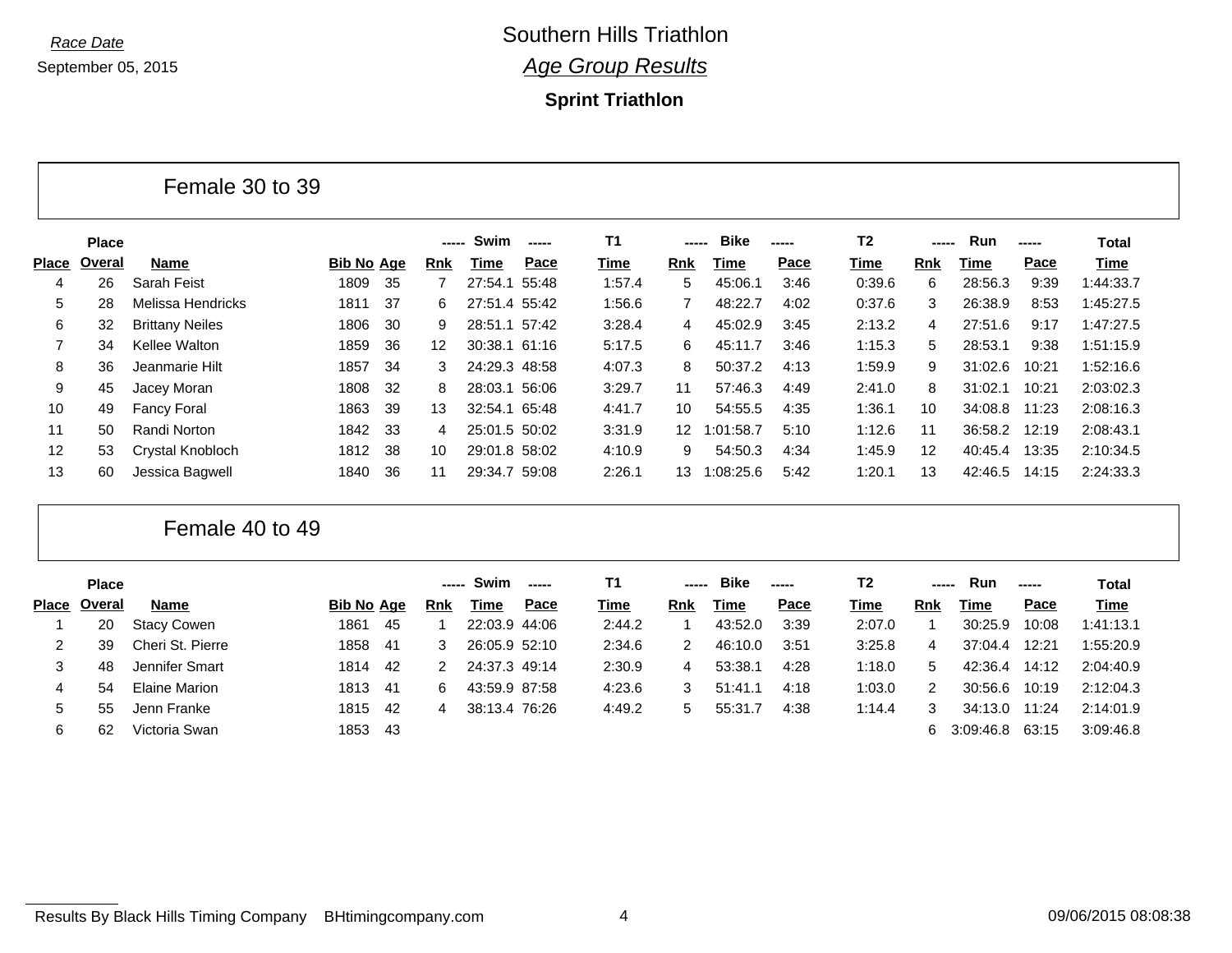|              |               | Female 50 to 59        |                   |                    |               |             |             |                      |             |             |                |            |         |             |              |
|--------------|---------------|------------------------|-------------------|--------------------|---------------|-------------|-------------|----------------------|-------------|-------------|----------------|------------|---------|-------------|--------------|
|              | <b>Place</b>  |                        |                   | -----              | Swim          |             | <b>T1</b>   | -----                | <b>Bike</b> | -----       | T <sub>2</sub> | -----      | Run     | -----       | <b>Total</b> |
| <b>Place</b> | <b>Overal</b> | Name                   | <b>Bib No Age</b> | <b>Rnk</b>         | Time          | Pace        | <b>Time</b> | <b>Rnk</b>           | <b>Time</b> | <b>Pace</b> | <u>Time</u>    | Rnk        | Time    | <b>Pace</b> | Time         |
|              | 18            | Lisa Talley            | 1816              | 52                 | 24:10.1       | 48:20       | 1:54.1      |                      | 45:35.9     | 3:48        | 0:58.3         |            | 27:44.9 | 9:15        | 1:40:23.4    |
| 2            | 23            | Naomi Hatfield         | 1843              | 58<br>$\mathbf{2}$ | 24:34.6 49:08 |             | 2:04.1      | $\mathbf{2}^{\circ}$ | 46:02.9     | 3:50        | 0:37.2         | 2          | 29:05.2 | 9:42        | 1:42:24.2    |
|              |               | Female 60 to 69        |                   |                    |               |             |             |                      |             |             |                |            |         |             |              |
|              | <b>Place</b>  |                        |                   | -----              | Swim          |             | <b>T1</b>   | -----                | <b>Bike</b> | -----       | T <sub>2</sub> | -----      | Run     |             | <b>Total</b> |
| <b>Place</b> | Overal        | Name                   | <b>Bib No Age</b> | <u>Rnk</u>         | Time          | <b>Pace</b> | <b>Time</b> | <b>Rnk</b>           | Time        | Pace        | <b>Time</b>    | <b>Rnk</b> | Time    | Pace        | Time         |
|              | 11            | Karen Nehl             | 65<br>1839        |                    | 20:11.5 40:22 |             | 2:09.3      |                      | 39:53.8     | 3:19        | 1:30.2         |            | 29:57.8 | 9:59        | 1:33:42.7    |
| 2            | 42            | <b>Barbara Fetters</b> | 62<br>1817        | $\mathbf{2}$       | 22:25.5 44:50 |             | 2:26.0      | $\mathbf{2}^{\circ}$ | 45:57.0     | 3:50        | 1:40.2         | 2          | 46:30.3 | 15:30       | 1:58:59.1    |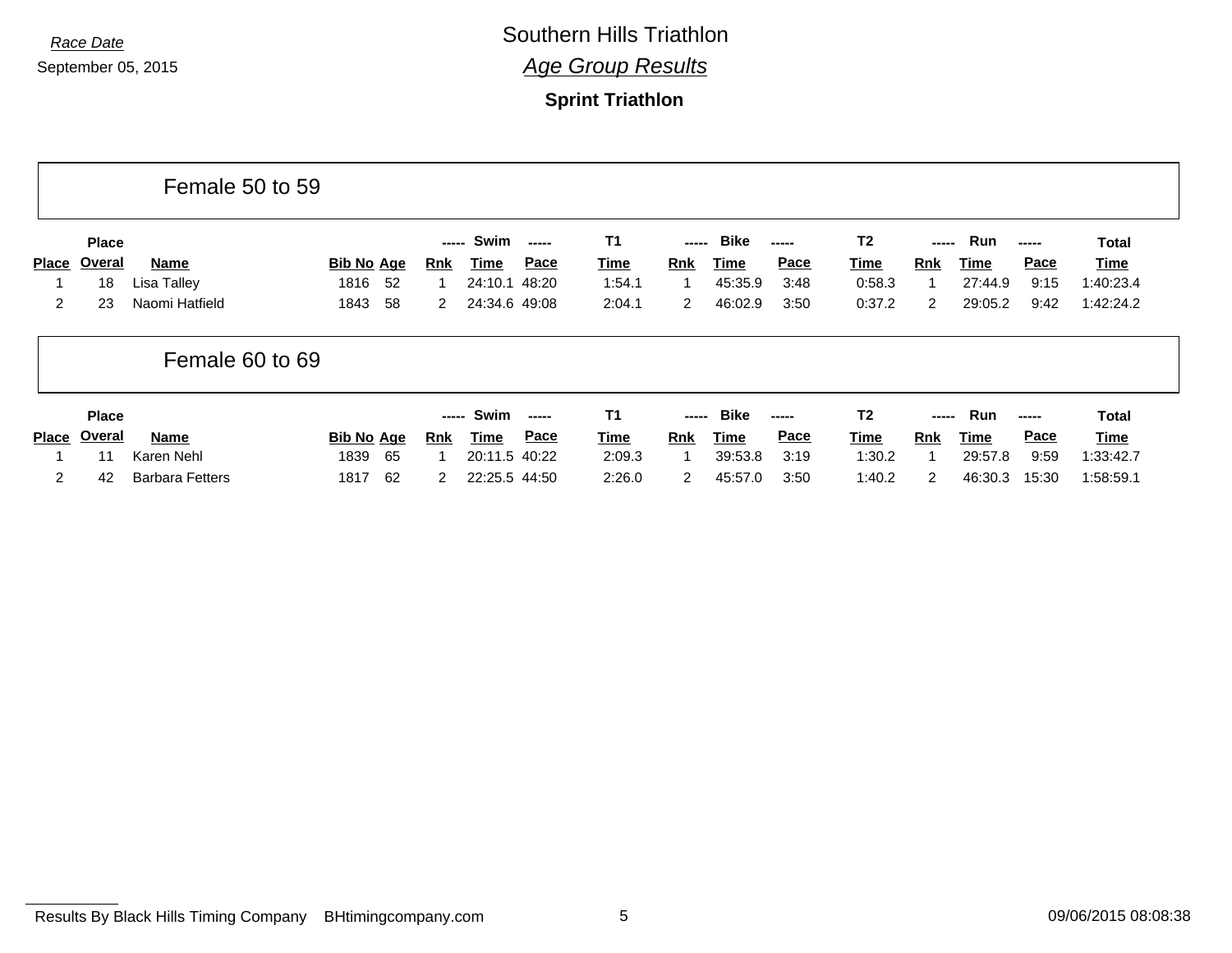|                |               | Male 19 and Under      |                   |    |                |               |               |                |                |             |        |                |                |             |       |              |
|----------------|---------------|------------------------|-------------------|----|----------------|---------------|---------------|----------------|----------------|-------------|--------|----------------|----------------|-------------|-------|--------------|
|                | <b>Place</b>  |                        |                   |    | -----          | Swim          | $---$         | T <sub>1</sub> | -----          | <b>Bike</b> | -----  | T <sub>2</sub> | -----          | Run         | ----- | <b>Total</b> |
| <b>Place</b>   | <b>Overal</b> | Name                   | <b>Bib No Age</b> |    | Rnk            | Time          | Pace          | Time           | Rnk            | <b>Time</b> | Pace   | Time           | <b>Rnk</b>     | <b>Time</b> | Pace  | Time         |
| -1             | 13            | Ethan Knobloch         | 1820              | 19 | 1              | 24:24.4       | 48:48         | 2:16.8         | $\overline{1}$ | 45:35.9     | 3:48   | 0:43.3         | $\overline{1}$ | 21:43.8     | 7:14  | 1:34:44.3    |
| $\overline{c}$ | 24            | Preston Knobloch       | 1819              | 16 | $\overline{2}$ | 28:53.3 57:46 |               | 4:28.9         | $\overline{2}$ | 45:47.9     | 3:49   | 0:58.5         | $\overline{c}$ | 22:23.6     | 7:28  | 1:42:32.3    |
|                |               | Male 20 to 29          |                   |    |                |               |               |                |                |             |        |                |                |             |       |              |
|                | <b>Place</b>  |                        |                   |    | $- - - - -$    | Swim          | $- - - - -$   | T <sub>1</sub> | -----          | <b>Bike</b> | ------ | T <sub>2</sub> | -----          | <b>Run</b>  | ----- | <b>Total</b> |
| <b>Place</b>   | Overal        | <b>Name</b>            | <b>Bib No Age</b> |    | <b>Rnk</b>     | <b>Time</b>   | Pace          | <b>Time</b>    | <b>Rnk</b>     | <b>Time</b> | Pace   | <b>Time</b>    | <b>Rnk</b>     | <b>Time</b> | Pace  | <b>Time</b>  |
| -1             | 16            | <b>Luke Alstiel</b>    | 1864              | 20 | -1             | 24:26.5 48:52 |               | 1:28.0         | $\mathbf 1$    | 41:21.8     | 3:27   | 1:00.0         | $\mathbf 1$    | 28:13.0     | 9:24  | 1:36:29.5    |
| $\overline{2}$ | 22            | Brendan Lushbough      | 1821              | 22 | 2              | 25:59.4 51:58 |               | 1:32.8         | $\overline{2}$ | 42:37.3     | 3:33   | 0:42.5         | $\overline{2}$ | 31:10.5     | 10:23 | 1:42:02.7    |
| 3              | 43            | <b>Brandon Varilek</b> | 1822              | 25 | 3              | 28:36.4 57:12 |               | 3:25.3         | 3              | 46:43.7     | 3:54   | 1:41.7         | 3              | 40:37.2     | 13:32 | 2:01:04.4    |
|                |               | Male 30 to 39          |                   |    |                |               |               |                |                |             |        |                |                |             |       |              |
|                | <b>Place</b>  |                        |                   |    | -----          | Swim          | $\frac{1}{2}$ | T <sub>1</sub> | -----          | <b>Bike</b> | -----  | T <sub>2</sub> | -----          | Run         | ----- | <b>Total</b> |
| <b>Place</b>   | <b>Overal</b> | Name                   | <b>Bib No Age</b> |    | Rnk            | <b>Time</b>   | Pace          | <b>Time</b>    | Rnk            | <b>Time</b> | Pace   | <b>Time</b>    | Rnk            | <b>Time</b> | Pace  | <b>Time</b>  |
| $\overline{1}$ | 5             | Zach Andrews           | 1865              | 34 | $\overline{2}$ | 21:05.4 42:10 |               | 1:51.8         | $\mathbf{1}$   | 36:18.0     | 3:02   | 0:49.4         | $\mathbf{1}$   | 23:58.2     | 7:59  | 1:24:02.9    |
| $\overline{2}$ | 17            | Adam De Hueck          | 1567              | 32 | 4              | 25:51.1 51:42 |               | 2:49.5         | $\overline{2}$ | 40:05.7     | 3:20   | 1:32.9         | 2              | 27:03.0     | 9:01  | 1:37:22.2    |
| 3              | 25            | Dustin Wagner          | 1868              | 33 | 3              | 22:37.8 45:14 |               | 4:26.5         | 3              | 47:30.8     | 3:58   | 0:36.0         | 3              | 29:13.9     | 9:44  | 1:44:25.1    |
| 4              | 31            | Kyle King              | 1872              | 30 | 1              | 20:41.8 41:22 |               | 3:32.4         | 4              | 48:58.9     | 4:05   | 0:59.8         | 4              | 33:02.6     | 11:01 | 1:47:15.7    |
|                |               | Male 40 to 49          |                   |    |                |               |               |                |                |             |        |                |                |             |       |              |
|                | <b>Place</b>  |                        |                   |    | $- - - - -$    | Swim          | $- - - - -$   | T <sub>1</sub> |                | <b>Bike</b> | ------ | T <sub>2</sub> |                | Run         | ----- | <b>Total</b> |
|                |               |                        |                   |    |                |               |               |                |                |             |        |                |                |             |       |              |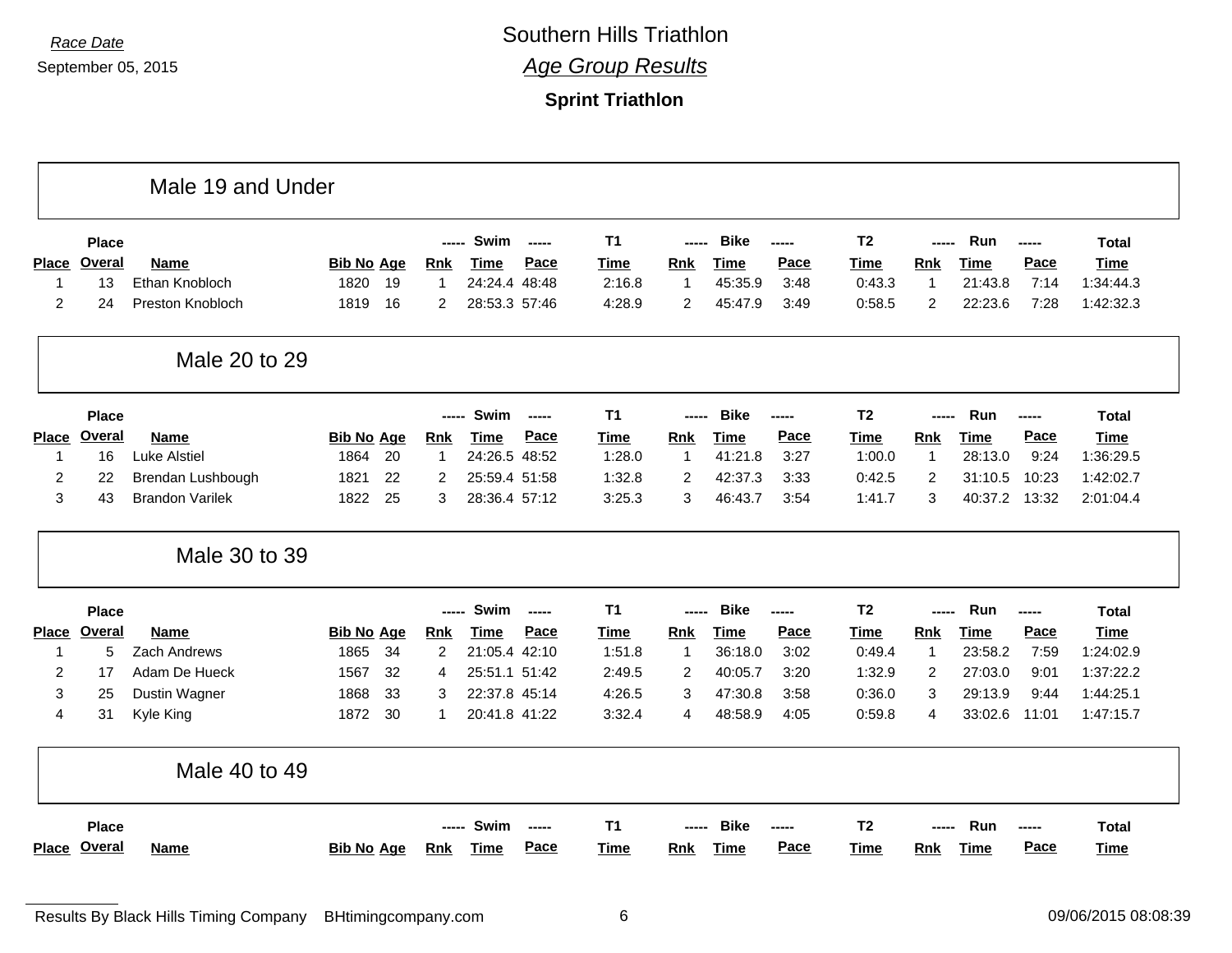Г

*Race Date* Southern Hills Triathlon *Age Group Results*

|                   | <b>Place</b> |                        |                   |    | -----      | Swim          | -----   | <b>T1</b> | -----          | <b>Bike</b> | ----- | T <sub>2</sub> | -----          | Run         | ----- | <b>Total</b> |
|-------------------|--------------|------------------------|-------------------|----|------------|---------------|---------|-----------|----------------|-------------|-------|----------------|----------------|-------------|-------|--------------|
| <b>Place</b>      | Overal       | <b>Name</b>            | <b>Bib No Age</b> |    | <b>Rnk</b> | Time          | Pace    | Time      | Rnk            | <b>Time</b> | Pace  | Time           | <b>Rnk</b>     | <b>Time</b> | Pace  | <b>Time</b>  |
| 1                 | 1            | Dan Linde              | 1824              | 42 | -1         | 14:55.6 29:50 |         | 1:04.5    | 1              | 33:26.9     | 2:47  | 0:31.0         | $\mathbf 1$    | 23:18.7     | 7:46  | 1:13:17.0    |
| 2                 | 2            | <b>Shannon DeBoer</b>  | 1825              | 43 | 2          | 16:04.1 32:08 |         | 0:54.1    | 2              | 35:53.3     | 2:59  | 1:02.5         | 2              | 23:52.8     | 7:57  | 1:17:47.0    |
| 3                 | 14           | <b>Matt Stephens</b>   | 1854              | 47 | 3          | 19:30.3 39:00 |         | 2:22.1    | 3              | 41:59.8     | 3:30  | 1:43.9         | 3              | 29:46.0     | 9:55  | 1:35:22.3    |
| 4                 | 30           | <b>Brent Zeigler</b>   | 1827              | 48 | 5          | 25:13.3 50:26 |         | 2:47.2    | 6              | 47:06.1     | 3:56  | 0:19.7         | 4              | 30:55.3     | 10:18 | 1:46:21.8    |
| 5                 | 37           | <b>Dallis Cowen</b>    | 1862              | 45 | 6          | 28:19.6 56:38 |         | 2:53.9    | 4              | 45:14.1     | 3:46  | 1:36.8         | 5              | 35:00.8     | 11:40 | 1:53:05.3    |
| 6                 | 41           | Tim Lushbough          | 1826              | 48 | 4          | 24:25.9 48:50 |         | 3:10.4    | 5              | 46:52.9     | 3:54  | 1:48.1         | 6              | 40:28.3     | 13:29 | 1:56:45.8    |
| $\overline{7}$    | 52           | Keith Knobloch         | 1823              | 40 | 7          | 29:01.4 58:02 |         | 4:15.4    | $\overline{7}$ | 54:46.1     | 4:34  | 1:46.7         | 7              | 40:44.6     | 13:35 | 2:10:34.3    |
|                   |              | Male 50 to 59          |                   |    |            |               |         |           |                |             |       |                |                |             |       |              |
|                   |              |                        |                   |    |            |               |         |           |                |             |       |                |                |             |       |              |
|                   | <b>Place</b> |                        |                   |    | -----      | Swim          | ------  | <b>T1</b> | -----          | <b>Bike</b> | ----- | T <sub>2</sub> |                | Run         | ----- | <b>Total</b> |
|                   | Overal       | Name                   | <b>Bib No Age</b> |    | <b>Rnk</b> | <b>Time</b>   | Pace    | Time      | <b>Rnk</b>     | <b>Time</b> | Pace  | Time           | <b>Rnk</b>     | <b>Time</b> | Pace  | <b>Time</b>  |
|                   | 15           | <b>Michael Talley</b>  | 1829              | 53 | 2          | 25:44.1 51:28 |         | 1:03.4    | 3              | 40:41.8     | 3:23  | 1:09.9         | $\overline{1}$ | 27:10.3     | 9:03  | 1:35:49.7    |
| 2                 | 33           | <b>Mitchel Richter</b> | 1838              | 55 | 3          | 28:13.8 56:26 |         | 2:46.2    | 2              | 39:35.5     | 3:18  | 1:39.9         | 2              | 37:29.9     | 12:30 | 1:49:45.5    |
| 3                 | 40           | <b>Richard Olstad</b>  | 1828              | 51 |            | 25:25.4 50:50 |         | 3:46.3    | 5              | 45:04.6     | 3:45  | 1:59.3         | 3              | 40:16.0     | 13:25 | 1:56:31.8    |
| <b>Place</b><br>4 | 44           | ANDREWS DUNCAN         | 1869              | 54 |            |               |         |           |                |             |       |                | 6              | 2:01:17.0   | 40:26 | 2:01:17.0    |
| 5                 | 59           | Dar Coy                | 1830              | 57 | 5          | 51:00.9       | $**:00$ | 3:42.4    | 4              | 43:57.8     | 3:40  | 1:35.7         | 4              | 41:40.4     | 13:53 | 2:21:57.4    |
| 6                 | 61           | John McKnight          | 1844              | 56 | 4          | 41:20.7 82:40 |         | 5:25.6    | 1              | 33:26.0     | 2:47  | 1:46.9         | 5.             | 1:06:48.0   | 22:16 | 2:28:47.4    |

| <b>Place</b>        |                |                   | -----      | Swim          | $- - - - -$ |             | $\sim$ - $\sim$ - $\sim$ | <b>Bike</b> | ------      | т - п  | ----- | Run     | $\frac{1}{2}$ | <b>Total</b> |
|---------------------|----------------|-------------------|------------|---------------|-------------|-------------|--------------------------|-------------|-------------|--------|-------|---------|---------------|--------------|
| Place <u>Overal</u> | <b>Name</b>    | <b>Bib No Age</b> | <u>Rnk</u> | <u>Time</u>   | <u>Pace</u> | <b>Time</b> | <b>Rnk</b>               | Time        | <b>Pace</b> | Time   | Rnk   | Time    | Pace          | <b>Time</b>  |
| 19                  | Carpenter Dave | 1855 66           |            | 19:24.4 38:48 |             | 2:17.0      |                          | 43:56.0     | 3:40        | :05.1  |       | 33:50.1 | 11:17         | 1:40:32.7    |
| 46                  | James Simpson  | 1831<br>- 61      |            | 37:17.5 74:34 |             | 2:37.3      |                          | 45:51.7     | 3:49        | 1:31.6 |       | 35:46.5 | 11:55         | 2:03:04.7    |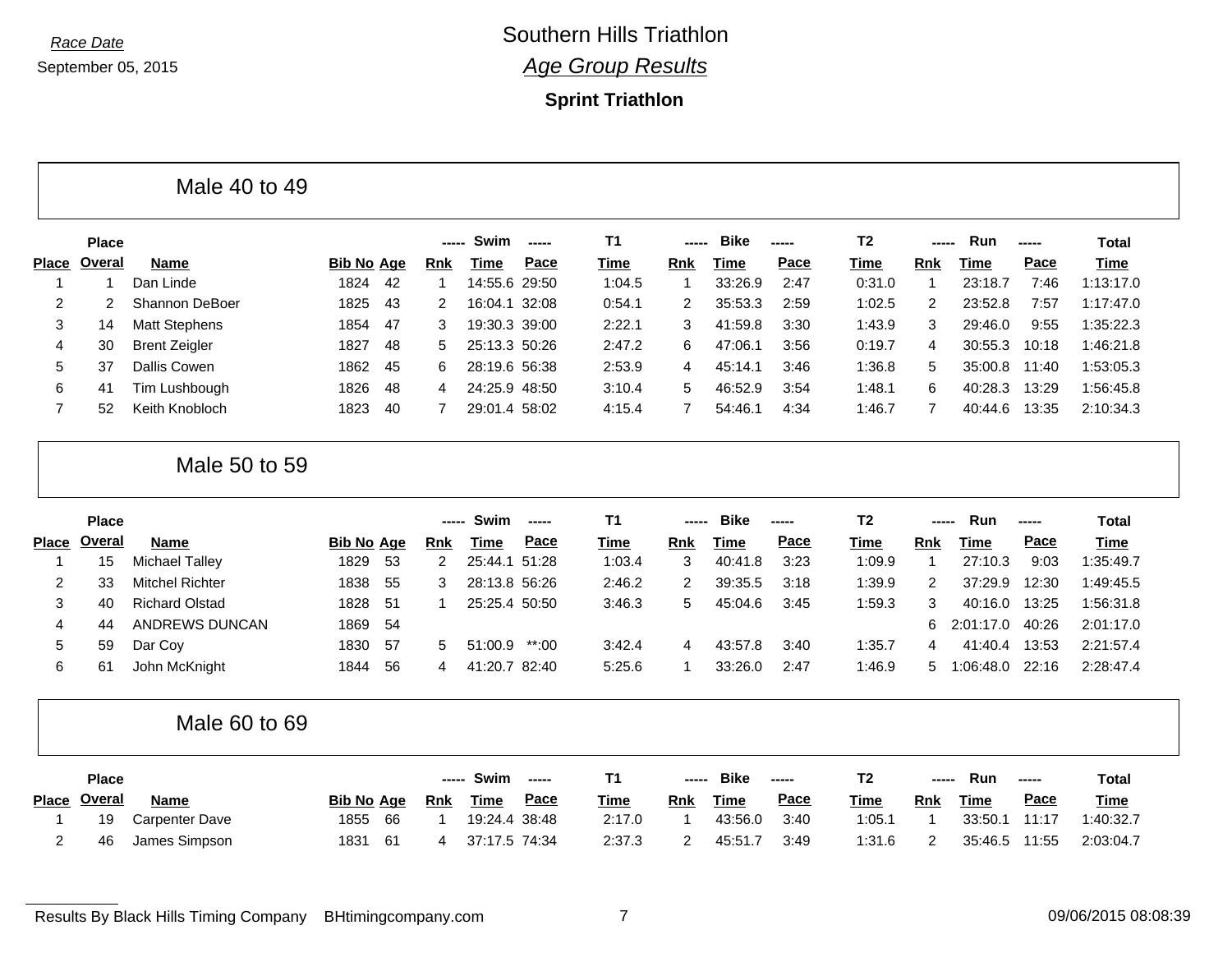|       |              | Male 60 to 69      |                   |            |               |      |             |                |             |             |                |            |             |             |              |
|-------|--------------|--------------------|-------------------|------------|---------------|------|-------------|----------------|-------------|-------------|----------------|------------|-------------|-------------|--------------|
|       | <b>Place</b> |                    |                   | -----      | Swim          |      | <b>T1</b>   | -----          | Bike        | -----       | T <sub>2</sub> | -----      | Run         | $- - - - -$ | Total        |
| Place | Overal       | <b>Name</b>        | <b>Bib No Age</b> | <u>Rnk</u> | Time          | Pace | <b>Time</b> | <u>Rnk</u>     | Time        | <b>Pace</b> | Time           | Rnk        | Time        | <b>Pace</b> | Time         |
| 3     | 47           | Tim Peterson       | 1866<br>-63       | 2          | 27:16.6 54:32 |      | 3:23.9      | 3              | 52:46.1     | 4:24        | 1:05.1         | 3          | 39:01.0     | 13:00       | 2:03:32.9    |
| 4     | 56           | <b>Scott Bruce</b> | 65<br>1832        | 3          | 31:56.7 63:52 |      | 4:19.8      | $\overline{4}$ | 53:41.2     | 4:28        | 1:20.7         | 4          | 44:40.8     | 14:53       | 2:15:59.4    |
|       |              | Male 70 to 79      |                   |            |               |      |             |                |             |             |                |            |             |             |              |
|       | <b>Place</b> |                    |                   | -----      | Swim          |      | <b>T1</b>   | -----          | <b>Bike</b> | -----       | T <sub>2</sub> | -----      | Run         | $- - - - -$ | <b>Total</b> |
| Place | Overal       | Name               | <b>Bib No Age</b> | Rnk        | Time          | Pace | <b>Time</b> | <b>Rnk</b>     | <u>Time</u> | <b>Pace</b> | Time           | <b>Rnk</b> | <u>Time</u> | <b>Pace</b> | Time         |
|       | 35           | Gary Gamache       | -71<br>1833       |            | 25:24.8 50:48 |      | 3:10.8      |                | 49:12.9     | 4:06        | 1:12.2         |            | 32:58.5     | 10:59       | 1:51:59.5    |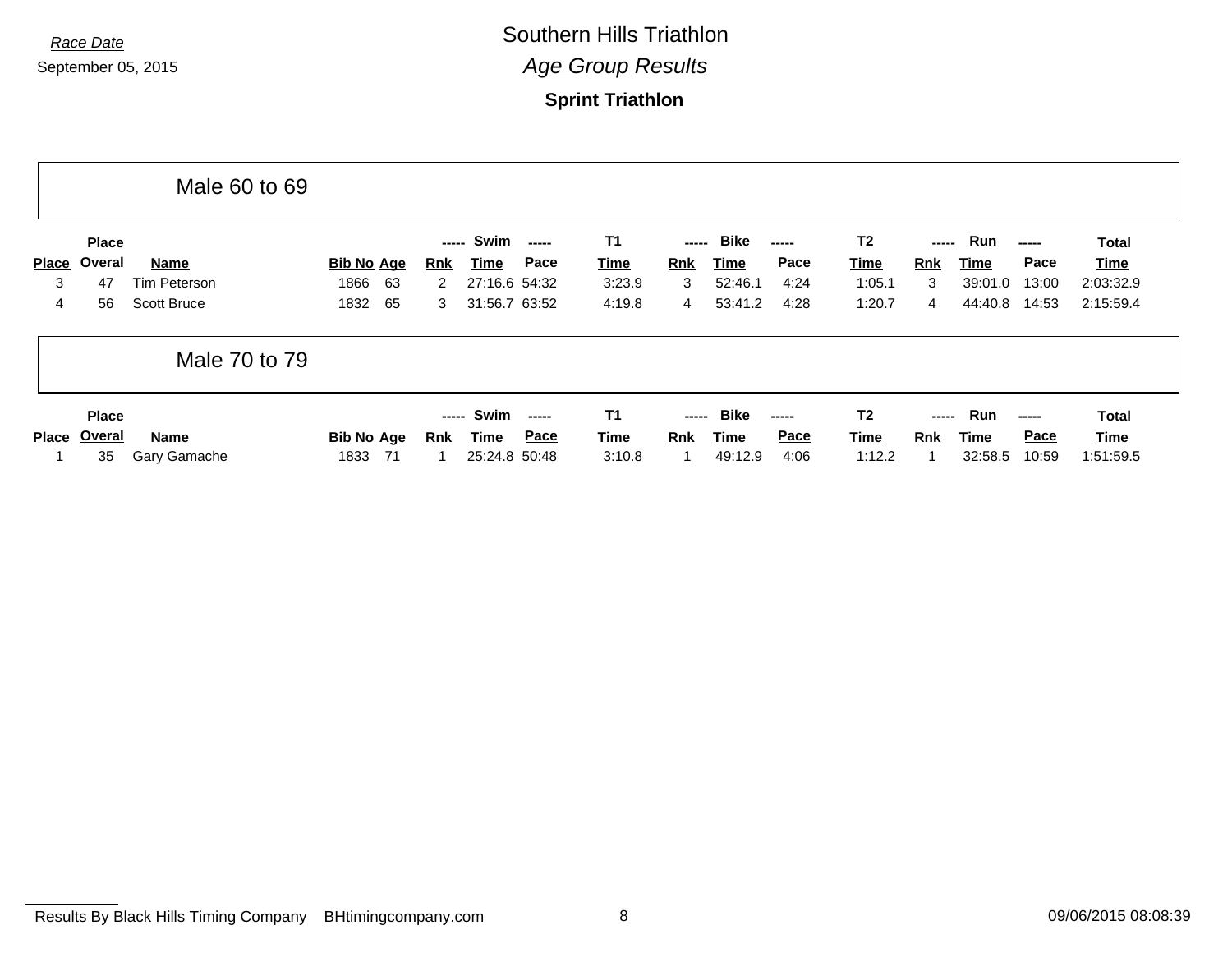# *Race Date* Southern Hills Triathlon *Age Group Results*

**Duathlon**

|              |                             | Female 30 to 39         |                                 |                                     |                                |                                    |                                                         |                              |                                         |                                                                    |                        |                              |                                          |
|--------------|-----------------------------|-------------------------|---------------------------------|-------------------------------------|--------------------------------|------------------------------------|---------------------------------------------------------|------------------------------|-----------------------------------------|--------------------------------------------------------------------|------------------------|------------------------------|------------------------------------------|
| Place        | <b>Place</b><br>Overal<br>2 | Name<br>Tricia Knutson  | <b>Bib No Age</b><br>39<br>1171 | Swim<br>-----<br><u>Rnk</u><br>Time | -----<br>Pace<br>26:48.4 26:48 | <b>T1</b><br><b>Time</b><br>0:41.1 | Bike<br>-----<br><u>Rnk</u><br>Time<br>46:18.5          | <b>Pace</b><br>1:51          | T <sub>2</sub><br><u>Time</u><br>0:40.2 | -----<br><b>Rnk</b>                                                | Run<br>Time<br>29:47.0 | -----<br><b>Pace</b><br>4:58 | <b>Total</b><br><b>Time</b><br>1:44:15.4 |
|              |                             | Female 50 to 59         |                                 |                                     |                                |                                    |                                                         |                              |                                         |                                                                    |                        |                              |                                          |
| <b>Place</b> | <b>Place</b><br>Overal<br>4 | Name<br>Laurie Ceremuga | Bib No Age<br>56<br>1168        | Swim<br>-----<br>Time<br><u>Rnk</u> | <u>Pace</u><br>36:57.4 36:57   | <b>T1</b><br><b>Time</b><br>1:53.8 | <b>Bike</b><br>-----<br><b>Rnk</b><br>Time<br>1:03:21.2 | -----<br><b>Pace</b><br>2:32 | T <sub>2</sub><br>Time<br>1:25.3        | $\begin{array}{ccc} - & - & - \\ \hline \end{array}$<br><b>Rnk</b> | Run<br>Time<br>41:53.8 | -----<br><b>Pace</b><br>6:59 | <b>Total</b><br><b>Time</b><br>2:25:31.7 |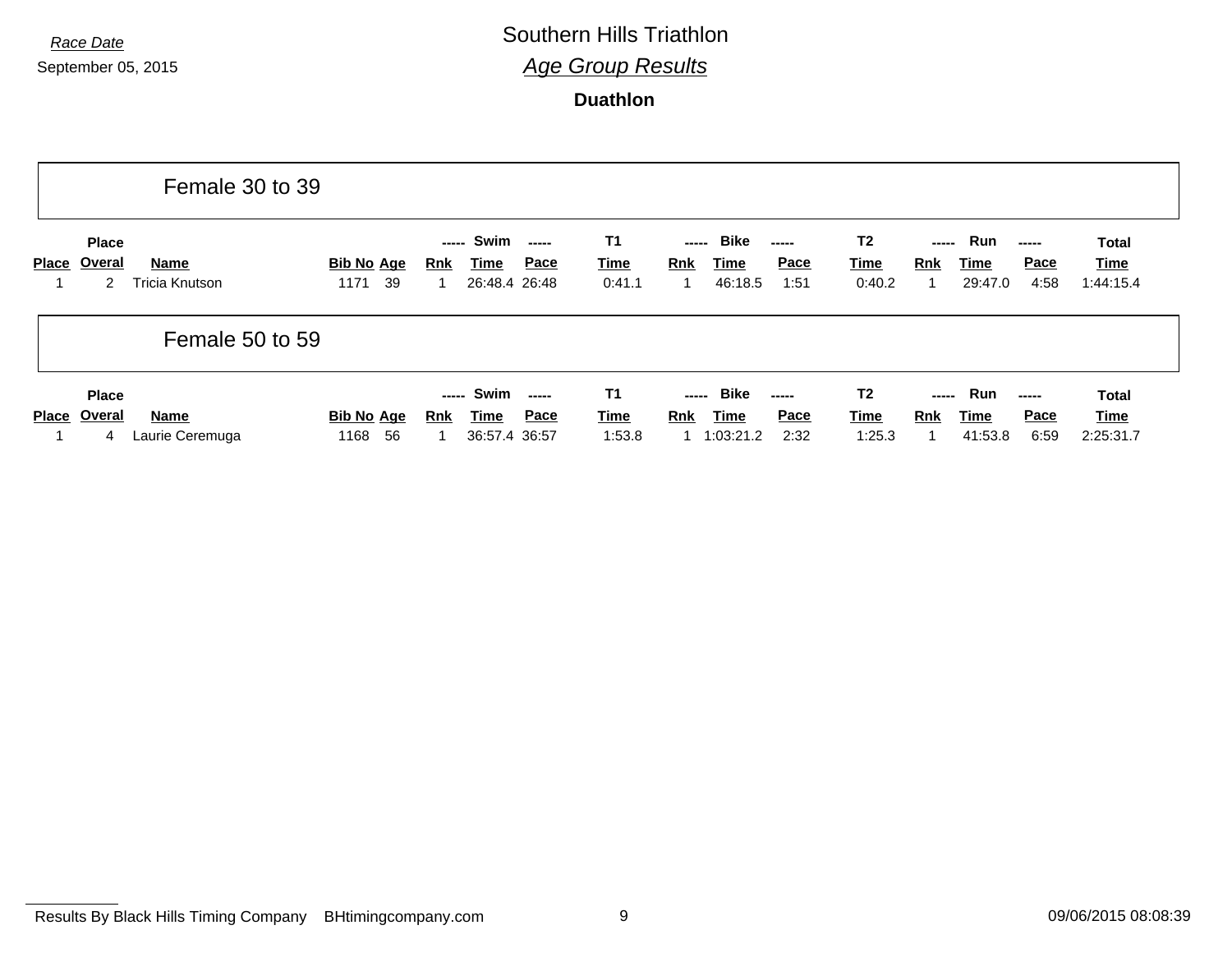# *Race Date* Southern Hills Triathlon *Age Group Results*

**Duathlon**

|              |                             | Male 30 to 39                    |                                 |                                                                                       |                                    |                                                                                |                                         |                                                                                      |                                          |
|--------------|-----------------------------|----------------------------------|---------------------------------|---------------------------------------------------------------------------------------|------------------------------------|--------------------------------------------------------------------------------|-----------------------------------------|--------------------------------------------------------------------------------------|------------------------------------------|
| <b>Place</b> | <b>Place</b><br>Overal      | <b>Name</b><br>John "Dylan" Moro | <b>Bib No Age</b><br>32<br>1170 | Swim<br>-----<br>Pace<br><u>Time</u><br><u>Rnk</u><br>22:01.1 22:01                   | <b>T1</b><br><b>Time</b><br>0:34.6 | Bike<br>-----<br>-----<br>Pace<br><b>Rnk</b><br>Time<br>37:47.7<br>1:31        | T <sub>2</sub><br><u>Time</u><br>0:27.7 | Run<br>-----<br>-----<br><b>Pace</b><br><b>Rnk</b><br><u>Time</u><br>3:29<br>20:54.7 | Total<br>Time<br>1:21:46.0               |
|              |                             | Male 40 to 49                    |                                 |                                                                                       |                                    |                                                                                |                                         |                                                                                      |                                          |
| <b>Place</b> | <b>Place</b><br>Overal<br>3 | Name<br>Jason Knutson            | <b>Bib No Age</b><br>1172<br>41 | Swim<br>-----<br>$- - - - -$<br><u>Pace</u><br>Time<br><u>Rnk</u><br>26:48.1<br>26:48 | <b>T1</b><br><b>Time</b><br>0:39.2 | Bike<br>-----<br>-----<br>Pace<br><b>Rnk</b><br><b>Time</b><br>46:18.6<br>1:51 | T <sub>2</sub><br><u>Time</u><br>0:43.1 | Run<br>-----<br><b>Pace</b><br><b>Rnk</b><br><u>Time</u><br>4:58<br>29:47.0          | <b>Total</b><br><u>Time</u><br>1:44:16.2 |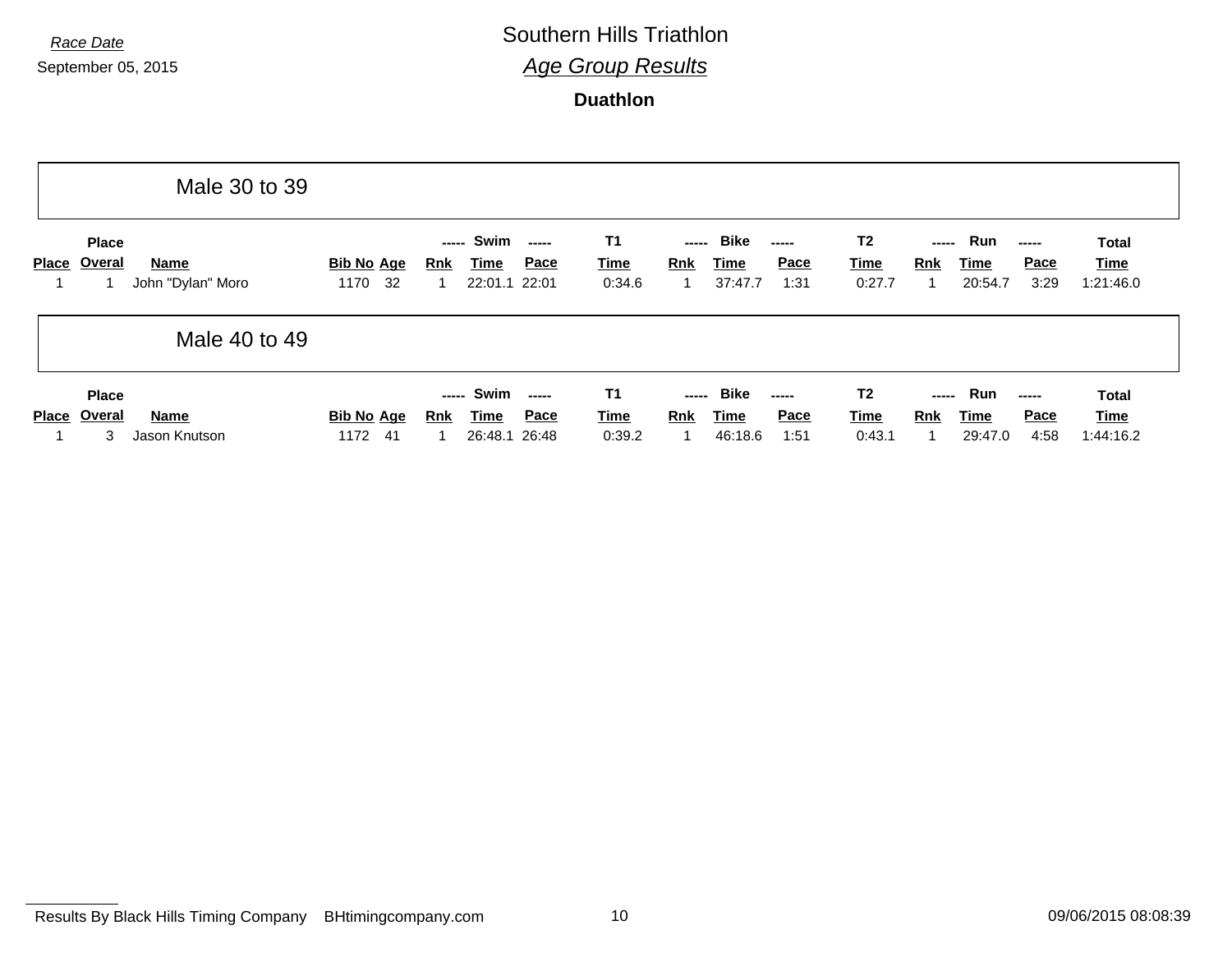#### **Youth Triathlon**

### Female 13 and Under

|       | <b>Place</b> |                   |                   |     | -----      | Swim            | ------ | Τ1          | ------     | <b>Bike</b> | ----- | T2      |               | <b>Run</b> | $- - - - -$ | Total       |
|-------|--------------|-------------------|-------------------|-----|------------|-----------------|--------|-------------|------------|-------------|-------|---------|---------------|------------|-------------|-------------|
| Place | Overal       | Name              | <b>Bib No Age</b> |     | <b>Rnk</b> | Time            | Pace   | <b>Time</b> | <b>Rnk</b> | Time        | Pace  | Time    | <b>Rnk</b>    | Time       | Pace        | <b>Time</b> |
|       | 5.           | Carlie DeBoer     | 134               | 9   | 4          | 1:50.9          | 1:50   |             |            |             |       |         | 3             | 16:28.3    | 2:45        | 18:19.2     |
| 2     | 6            | Siri Knutson      | 151               | - 6 | 5          | $2:44.2$ $2:44$ |        |             |            |             |       |         | 4             | 16:38.3    | 2:46        | 19:22.6     |
| 3     |              | Shawna Shadbolt   | 152               | 11  |            | 1:18.7          | 1:18   |             |            |             |       |         | 5.            | 18:56.7    | 3:09        | 20:15.5     |
| 4     | 12           | Sage Forsting     | 144               | 13  |            | 0:27.8          | 0:27   |             |            |             |       |         | 6             | 23:18.8    | 3:53        | 23:46.6     |
| 5     | 13           | <b>Riley Cook</b> | 133               | 8   |            | 3:38.5 3:38     |        |             |            |             |       |         |               | 24:00.5    | 4:00        | 27:39.1     |
| 6     | 16           | Josie Shadbolt    | 153               | 13  | 6          | $2:45.8$ $2:45$ |        |             |            |             |       |         | 8             | 30:02.0    | 5:00        | 32:47.8     |
|       | 20           | Abbigail Wagner   | 149               | 10  | 8          | 34:34.8 34:34   |        |             |            |             |       |         | $\mathcal{P}$ | 13:14.8    | 2:12        | 47:49.7     |
| 8     |              | Mia Willson       | 142               | 9   |            | 1:31.5          | 1:31   |             |            |             |       | 39:37.0 |               | 11:21.8    | 1:54        | 52:30.4     |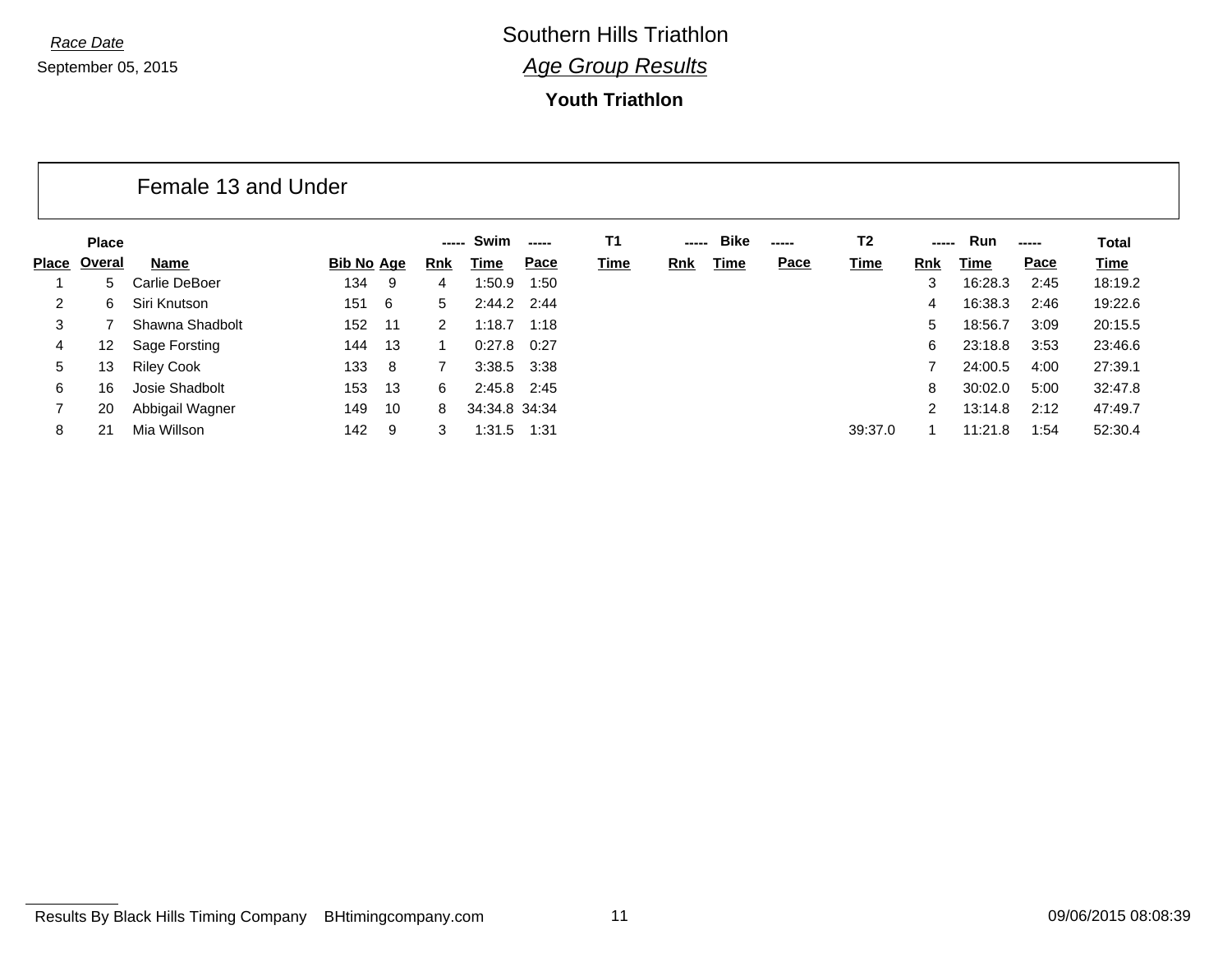#### **Youth Triathlon**

#### Male 13 and Under

|                | <b>Place</b> |                      |                   |     | -----             | Swim          | ----- | <b>T1</b> | ----- | <b>Bike</b> | ----- | T <sub>2</sub> |                | Run     | ------ | Total   |
|----------------|--------------|----------------------|-------------------|-----|-------------------|---------------|-------|-----------|-------|-------------|-------|----------------|----------------|---------|--------|---------|
| <b>Place</b>   | Overal       | Name                 | <b>Bib No Age</b> |     | Rnk               | Time          | Pace  | Time      | Rnk   | <b>Time</b> | Pace  | Time           | Rnk            | Time    | Pace   | Time    |
|                |              | Grady Loos           | 155               | -9  | 10                | 7:45.8        | 7:45  |           |       |             |       |                |                | 8:11.7  | 1:22   | 15:57.6 |
| 2              |              | Jerred Zeigler       | 136               | 10  | 8                 | 2:10.5        | 2:10  |           |       |             |       |                | 5              | 14:12.6 | 2:22   | 16:23.1 |
| 3              | 3            | Logan Brown          | 147               | -9  | 4                 | 1:31.5        | 1:31  |           |       |             |       |                | 6              | 14:57.7 | 2:30   | 16:29.3 |
| 4              | 4            | <b>JOHNNY HILL</b>   | 154               | 10  | 5                 | 1:39.1        | 1:39  |           |       |             |       |                | 7              | 15:45.8 | 2:38   | 17:25.0 |
| 5              | 8            | Trace DeBoer         | 137               | 11  |                   | 0:26.6        | 0:26  |           |       |             |       |                | 9              | 22:43.5 | 3:47   | 23:10.2 |
| 6              | 9            | <b>Andrew Naples</b> | 145               | 11  | 11                | 14:54.1 14:54 |       |           |       |             |       |                | $\overline{2}$ | 8:27.6  | 1:25   | 23:21.8 |
| $\overline{7}$ | 10           | Lane Knutson         | 146               | 8   | 3                 | 1:30.9        | 1:30  |           |       |             |       |                | 8              | 22:12.6 | 3:42   | 23:43.5 |
| 8              | 11           | Dawson Wagner        | 150               | - 8 |                   |               |       |           |       |             |       |                | 10             | 23:44.3 | 3:57   | 23:44.3 |
| 9              | 14           | Micah Willson        | 141               | 10  | 2                 | 1:12.8        | 1:12  |           |       |             |       |                | 12             | 28:12.3 | 4:42   | 29:25.1 |
| 10             | 15           | <b>William Dirks</b> | 140               | 12  | 6                 | 1:44.2        | 1:44  |           |       |             |       |                | 11             | 27:51.9 | 4:39   | 29:36.1 |
| 11             | 17           | Leo Simpson          | 138               | 12  | $12 \overline{ }$ | 22:05.8 22:05 |       |           |       |             |       |                | 3              | 11:01.6 | 1:50   | 33:07.5 |
| 12             | 18           | <b>Isaac Willson</b> | 143               |     |                   | 2:00.8        | 2:00  |           |       |             |       | 20:46.7        | 4              | 13:19.7 | 2:13   | 36:07.3 |
| 13             | 19           | Jase Dee             | 148               | 10  | 9                 | 2:26.8        | 2:26  |           |       |             |       |                | 13             | 37:10.5 | 6:12   | 39:37.4 |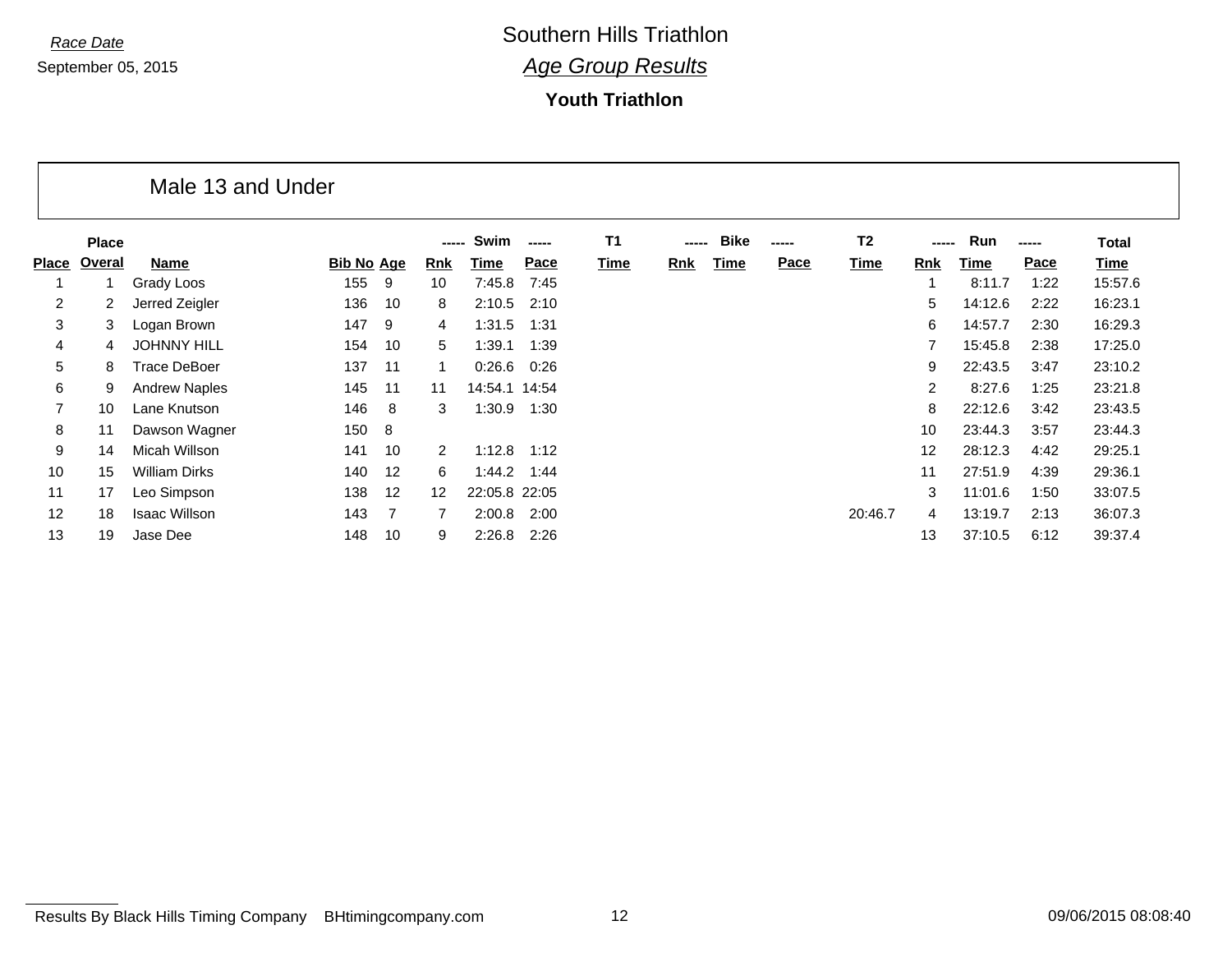*Race Date* Southern Hills Triathlon *Age Group Results*

**Olympic Relay - Mixed**

| Female No Age Provided |              |                         |                   |     |             |               |             |            |             |                                                         |             |            |             |             |             |  |
|------------------------|--------------|-------------------------|-------------------|-----|-------------|---------------|-------------|------------|-------------|---------------------------------------------------------|-------------|------------|-------------|-------------|-------------|--|
|                        | <b>Place</b> |                         |                   |     | ----- Swim  | ------        |             | -----      | Bike        | $\begin{array}{ccc} - & - & - \\ - & - & - \end{array}$ | T2          | -----      | Run         | -----       | Total       |  |
|                        | Place Overal | <b>Name</b>             | <b>Bib No Age</b> | Rnk | <b>Time</b> | <u>Pace</u>   | <u>Time</u> | <b>Rnk</b> | <u>Time</u> | Pace                                                    | <u>Time</u> | <b>Rnk</b> | <b>Time</b> | <u>Pace</u> | <b>Time</b> |  |
|                        |              | <b>Three Musketeers</b> | 871<br>0          |     |             | 45:04.4 45:04 | 0:33.8      |            | 1:14:08.7   | 2:58                                                    | 0:24.7      |            | 57:57.1     | 9:40        | 2:58:08.8   |  |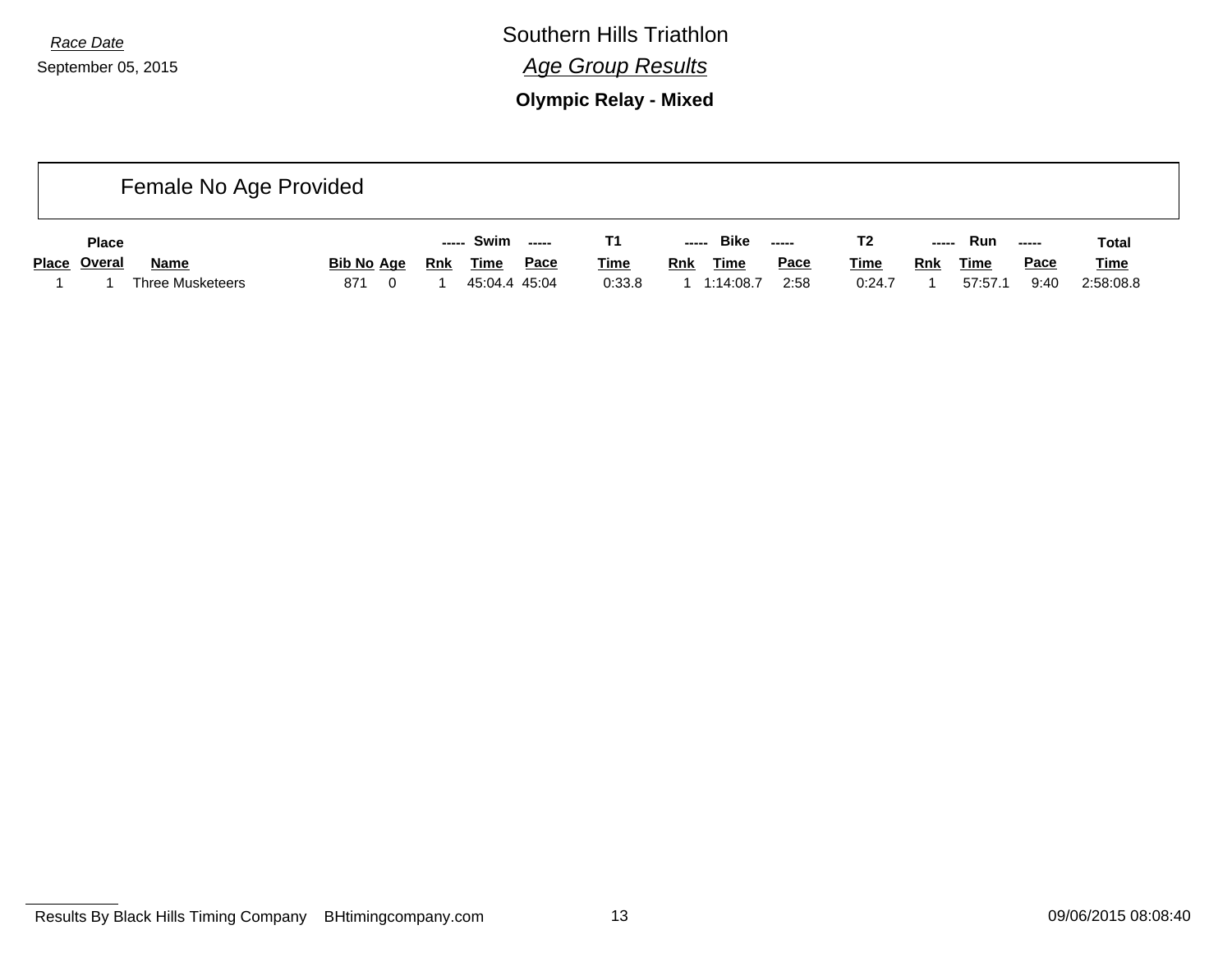*Race Date* Southern Hills Triathlon *Age Group Results*

**Sprint Relay - Mixed**

| Female No Age Provided |              |             |                        |            |               |      |             |                           |      |             |            |             |        |              |
|------------------------|--------------|-------------|------------------------|------------|---------------|------|-------------|---------------------------|------|-------------|------------|-------------|--------|--------------|
|                        | <b>Place</b> |             |                        | -----      | Swim -----    |      |             | ----- Bike                |      | T2          | -----      | Run         | $\sim$ | <b>Total</b> |
|                        | Place Overal | <b>Name</b> | <b>Bib No Age</b>      | <b>Rnk</b> | <u>Time</u>   | Pace | <b>Time</b> | <b>Rnk</b><br><b>Time</b> | Pace | <b>Time</b> | <b>Rnk</b> | <u>Time</u> | Pace   | <b>Time</b>  |
|                        |              | Grueb Ranch | 1835<br>$\overline{0}$ |            | 24:00.3 48:00 |      | 0:43.4      | 1:03:50.9                 | 5:19 | 0:34.6      |            | 31:48.5     | 10:36  | 2:00:57.8    |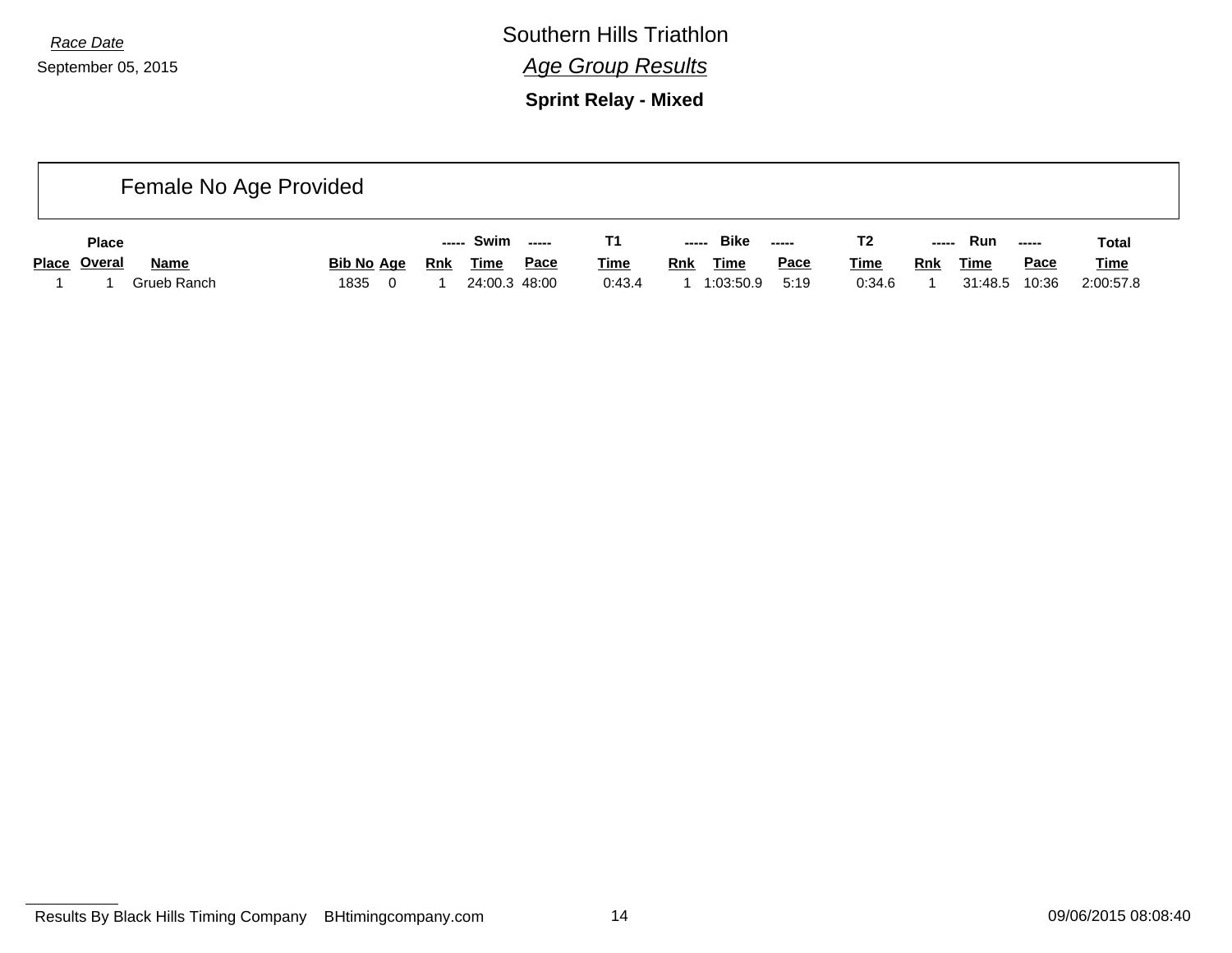*Race Date* Southern Hills Triathlon *Age Group Results*

**Sprint Relay - Male**

|              | Male No Age Provided |              |                   |            |               |        |             |            |             |             |             |            |         |                       |              |
|--------------|----------------------|--------------|-------------------|------------|---------------|--------|-------------|------------|-------------|-------------|-------------|------------|---------|-----------------------|--------------|
| <b>Place</b> |                      |              |                   |            | Swim<br>----- | ------ |             | -----      | <b>Bike</b> | -----       | Τ2          | -----      | Run     | $\sim$ - - - - $\sim$ | <b>Total</b> |
|              | Place Overal         | <b>Name</b>  | <b>Bib No Age</b> | <u>Rnk</u> | <b>Time</b>   | Pace   | <b>Time</b> | <b>Rnk</b> | <u>Time</u> | <b>Pace</b> | <b>Time</b> | <u>Rnk</u> | Time    | <u>Pace</u>           | <b>Time</b>  |
|              |                      | Thunder Road | 1834<br>0         |            | 19:06.7 38:12 |        | 0:16.2      |            | 40:12.3     | 3:21        | 0:19.1      |            | 32:40.2 | 10:53                 | 1:32:34.7    |